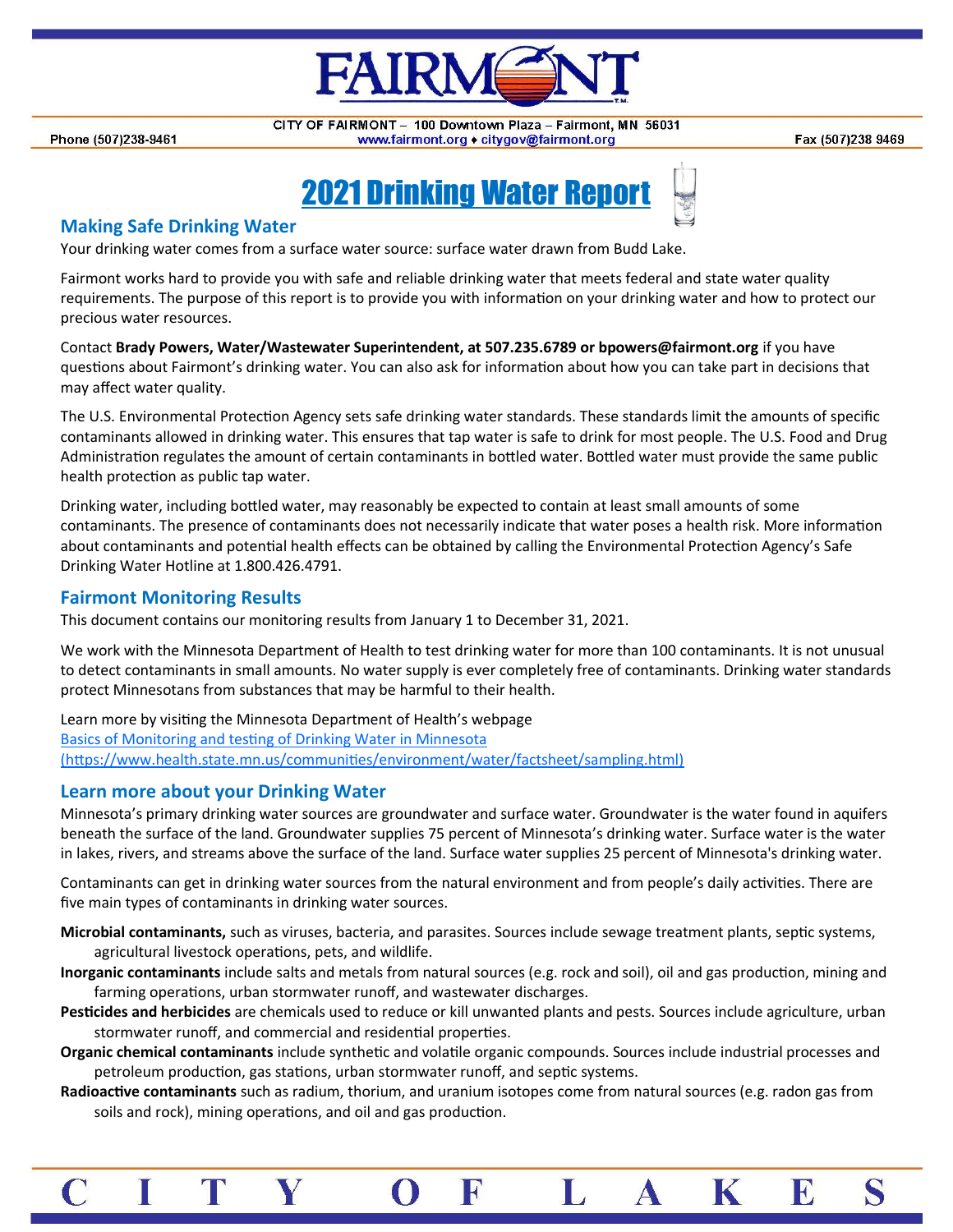The Minnesota Department of Health provides information about your drinking water source(s) in a source water assessment, including:

- ∙ How Fairmont is protecting your drinking water source(s).
- ∙ Nearby threats to your drinking water sources.
- ∙ How easily water and pollution can move from the surface of the land into drinking water sources, based on natural geology and the way wells are constructed.

Find your source water assessment at Source Water Assessments

[\(https://www.health.state.mn.us/communities/environment/water/swp/swa\)](https://www.health.state.mn.us/communities/environment/water/swp/swa) or call 651.201.4700 between 8:00 am and 4:30 pm, Monday through Friday.

### **Some People Are More Vulnerable to Contaminants in Drinking Water**

Some people may be more vulnerable to contaminants in drinking water than the general population. Immuno-compromised persons such as persons with cancer undergoing chemotherapy, persons who have undergone organ transplants, people with HIV/AIDS or other immune system disorders, some elderly, and infants can be particularly at risk from infections. The developing fetus and therefore pregnant women may also be more vulnerable to contaminants in drinking water. These people or their caregivers should seek advice about drinking water from their health care providers. EPA/Centers for Disease Control (CDC) guidelines on appropriate means to lessen the risk of infection by *Cryptosporidium* and other microbial contaminants are available from the Safe Drinking Water Hotline at 1.800.426.4791.

#### **Lead in Drinking Water**

You may be in contact with lead through paint, water, dust, soil, food, hobbies, or your job. Coming in contact with lead can cause serious health problems for everyone. There is no safe level of lead. Babies, children under six years, and pregnant women are at the highest risk.

Lead is rarely in a drinking water source, but it can get in your drinking water as it passes through lead service lines and your household plumbing system. Fairmont is responsible for providing high quality drinking water, but it cannot control the plumbing materials used in private buildings. Read below to learn how you can protect yourself from lead in drinking water.

**1. Let the water run** for 30-60 seconds before using it for drinking or cooking if the water has not been turned on in over six hours. If you have a lead service line, you may need to let the water run longer. A service line is the underground pipe that brings water from the main water pipe under the street to your home.

- You can find out if you have a lead service line by contacting your public water system, or you can check by following the steps at: [https://www.mprnews.org/story/2016/06/24/npr](https://www.mprnews.org/story/2016/06/24/npr-find-lead-pipes-in-your-home)-find-lead-pipes-in-your-home
- The only way to know if lead has been reduced by letting water run is to check with a test. If letting the water run does not reduce lead, consider other options to reduce your exposure.

**2. Use cold water** for drinking, making food, and making baby formula. Hot water releases more lead from pipes than cold water.

**3. Test your water.** In most cases, letting the water run and using cold water for drinking and cooking should keep lead levels low in your drinking water. If you are still concerned about lead, arrange with a laboratory to test your tap water. Testing your water is important if young children or pregnant women drink your tap water.

• Contact a Minnesota Department of Health accredited laboratory to get a sample container and instructions on how to submit a sample:

[Environmental Laboratory Accreditation Program](https://eldo.web.health.state.mn.us/public/accreditedlabs/labsearch.seam)  [\(https://eldo.web.health.state.mn.us/public/accreditedlabs/labsearch.seam\)](https://eldo.web.health.state.mn.us/public/accreditedlabs/labsearch.seam) The Minnesota Department of Health can help you understand your test results.

**4. Treat your water** if a test shows your water has high levels of lead after you let the water run.

• Read about water treatment units:

Point-of-[Use Water Treatment Units for Lead Reduction](http://www.health.state.mn.us/divs/eh/water/factsheet/com/poulead.html)  [\(https://www.health.state.mn.us/communities/environment/water/factsheet/pouled.html\)](http://www.health.state.mn.us/divs/eh/water/factsheet/com/poulead.html)

Learn more:

- Visit [Lead in Drinking Water](http://www.health.state.mn.us/divs/eh/water/contaminants/lead.html#Protect)  [\(https://www.health.state.mn.us/communities/environment/water/contaminants/lead.html\)](http://www.health.state.mn.us/divs/eh/water/contaminants/lead.html#Protect)
- Visit [Basic Information about Lead in Drinking Water \(http://www.epa.gov/safewater/lead\)](http://www.epa.gov/safewater/lead)
- Call the EPA Safe Drinking Water Hotline at 1.800.426.4791. To learn about how to reduce your contact with lead from sources other than your drinking water, visit Lead Poisoning Prevention: Common Sources (http://www.health.state.mn.us/communities/environment/lead/sources.html)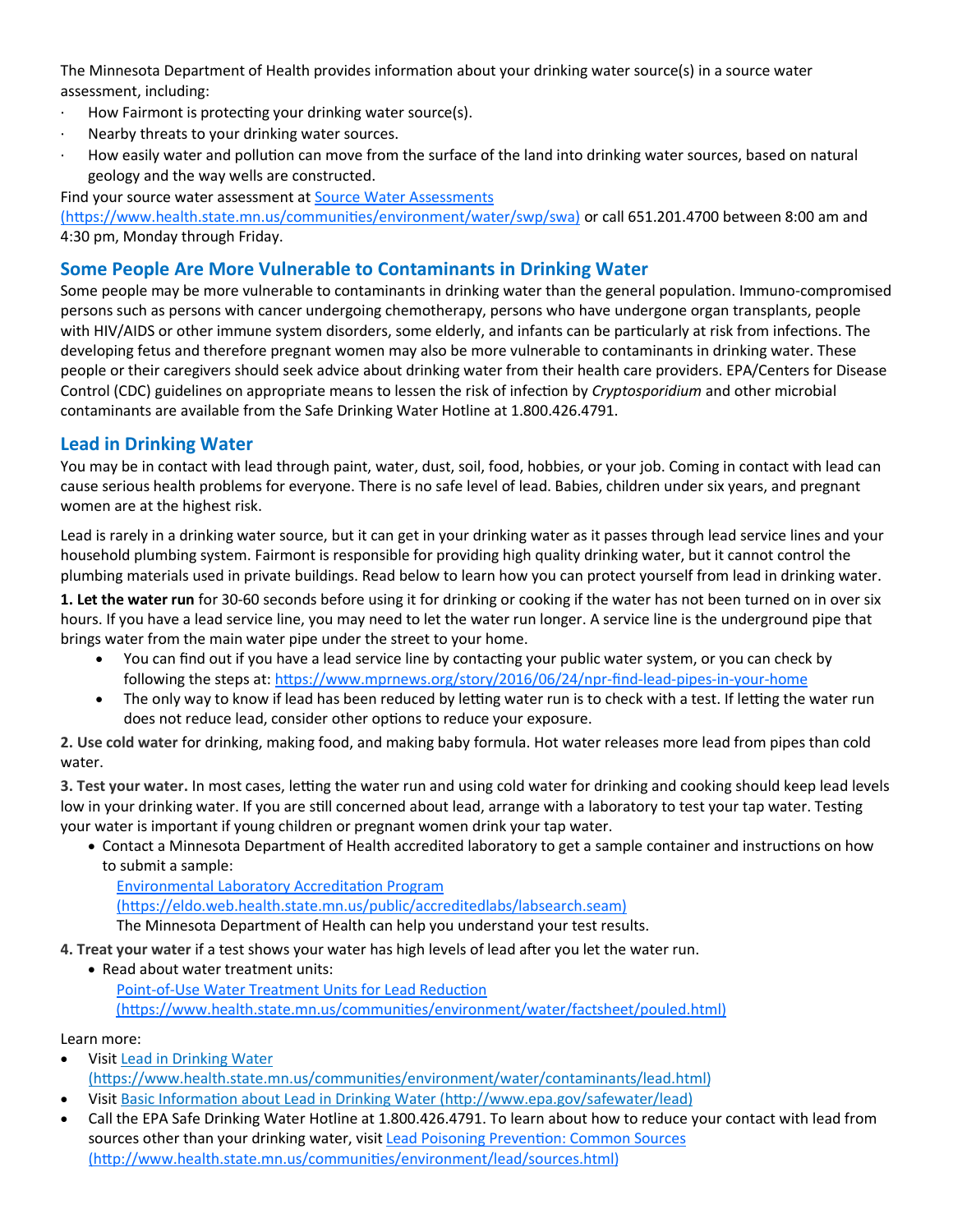# **How to Read the Water Quality Data Table**

The tables below show the contaminants we found last year or the most recent time we sampled for that contaminant. They also show the levels of those contaminants and the Environmental Protection Agency's limits. Substances that we tested for but did not find are not included in the tables.

We sample for some contaminants less than once a year because their levels in water are not expected to change from year to year. If we found any of these contaminants the last time we sampled for them, we included them in the tables below with the detection date.

We may have done additional monitoring for contaminants that are not included in the Safe Drinking Water Act. To request a copy of these results, call the Minnesota Department of Health at 651-201-4700 between 8:00 a.m. and 4:30 p.m., Monday through Friday.

Some contaminants are monitored regularly throughout the year and rolling (or moving) annual averages are used to manage compliance. Because of this averaging, there are times where the Range of Detected Test Results for the calendar year is lower than the Highest Average or Highest Single Test Result, because it occurred in the previous calendar year.

#### **Definitions**

- **AL (Action Level)**: The concentration of a contaminant which, if exceeded, triggers treatment or other requirements which a water system must follow.
- **EPA:** Environmental Protection Agency
- **MCL (Maximum contaminant level)**: The highest level of a contaminant that is allowed in drinking water. MCLs are set as close to the MCLGs as feasible using the best available treatment technology.
- **MCLG (Maximum contaminant level goal)**: The level of a contaminant in drinking water below which there is no known or expected risk to health. MCLGs allow for a margin of safety.
- **MRDL (Maximum residual disinfectant level):** The highest level of a disinfectant allowed in drinking water. There is convincing evidence that addition of a disinfectant is necessary for control of microbial contaminants.
- **MRDLG (Maximum residual disinfectant level goal)**: The level of a drinking water disinfectant below which there is no known or expected risk to health. MRDLGs do not reflect the benefits of the use of disinfectants to control microbial contaminants.
- **N/A (Not applicable)**: Does not apply.
- **NTU (Nephelometric Turbidity Units)**: A measure of the cloudiness of the water (turbidity).
- **ppb (parts per billion)**: One part per billion in water is like one drop in one billion drops of water, or about one drop in a swimming pool. ppb is the same as micrograms per liter (μg/l).
- **ppm (parts per million)**: One part per million is like one drop in one million drops of water, or about one cup in a swimming pool. ppm is the same as milligrams per liter (mg/l).
- **PWSID**: Public water system identification.
- **TT (Treatment Technique):** A required process intended to reduce the level of a contaminant in drinking water.

# **Potential Health Effects and Corrective Actions (If Applicable)**

Fluoride: Fluoride is nature's cavity fighter, with small amounts present naturally in many drinking water sources. There is an overwhelming weight of credible, peer-reviewed, scientific evidence that fluoridation reduces tooth decay and cavities in children and adults, even when there is availability of fluoride from other sources, such as fluoride toothpaste and mouth rinses. Since studies show that optimal fluoride levels in drinking water benefit public health, municipal community water systems adjust the level of fluoride in the water to an optimal concentration between 0.5 to 0.9 parts per million (ppm) to protect your teeth. Fluoride levels below 2.0 ppm are not expected to increase the risk of a cosmetic condition known as enamel fluorosis.

Water is life's matter and matrix, mother and medium. There is no life without water. Albert Szent-Gyorgyi

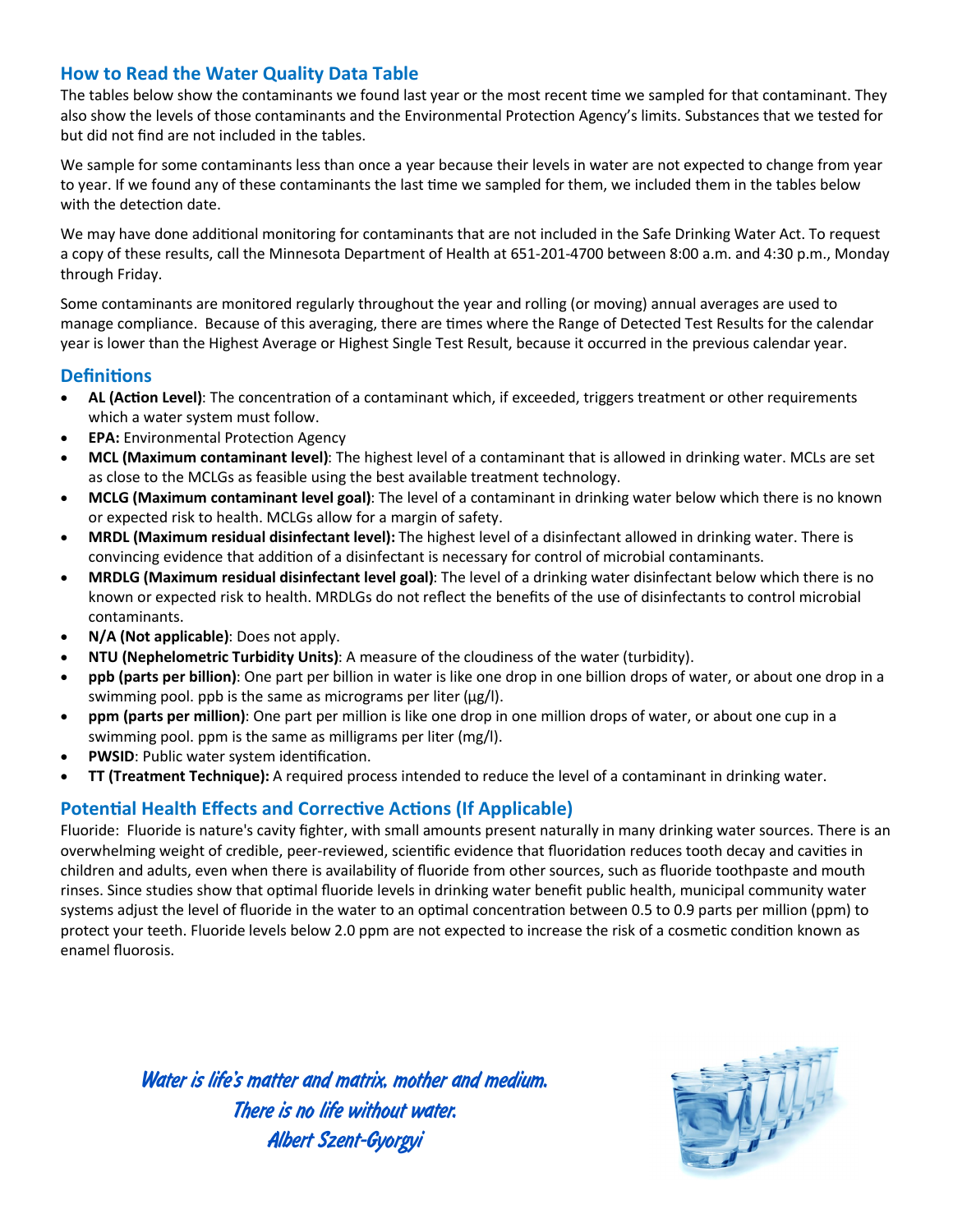# **Monitoring Results—Regulated Substances**

| LEAD AND COPPER - Tested at customer taps.                       |                                   |                                                         |                                   |                                                                   |                                  |                                                      |                  |                                                                                                       |  |  |  |  |
|------------------------------------------------------------------|-----------------------------------|---------------------------------------------------------|-----------------------------------|-------------------------------------------------------------------|----------------------------------|------------------------------------------------------|------------------|-------------------------------------------------------------------------------------------------------|--|--|--|--|
| <b>Contaminant</b><br>(Date, if sampled<br>in previous year)     | EPA's<br><b>Action Level</b>      |                                                         | <b>EPA's Ideal Goal</b><br>(MCLG) |                                                                   | 90% of Results<br>were less than | Number of<br><b>Homes with</b><br><b>High Levels</b> | <b>Violation</b> | <b>Typical Sources</b>                                                                                |  |  |  |  |
| Copper                                                           | 90% of homes<br>less than 1.3 ppm |                                                         | 0 ppm                             |                                                                   | $0.14$ ppm                       | 0 out of 30                                          | NO               | Corrosion of household<br>plumbing.                                                                   |  |  |  |  |
| Lead                                                             | 90% of homes<br>less than 15 ppb  |                                                         | 0 ppb                             |                                                                   | $2.5$ ppb                        | $0$ out of 30                                        | N <sub>O</sub>   |                                                                                                       |  |  |  |  |
| INORGANIC & ORGANIC CONTAMINANTS - Tested in drinking water.     |                                   |                                                         |                                   |                                                                   |                                  |                                                      |                  |                                                                                                       |  |  |  |  |
| <b>Contaminant</b><br>(Date, if sampled in<br>previous year)     | EPA's<br>Limit (MCL)              | <b>EPA's Ideal</b><br>Goal<br>(MCLG)                    |                                   | <b>Highest Average</b><br>or Highest Single<br><b>Test Result</b> |                                  | <b>Range of Detected</b><br><b>Test Results</b>      | <b>Violation</b> | <b>Typical Sources</b>                                                                                |  |  |  |  |
| <b>Nitrate</b>                                                   | 10.4 ppm                          | 10 ppm                                                  | $1.3$ ppm                         |                                                                   | $0.08 - 1.30$ ppm                |                                                      | NO.              | Runoff from fertilizer use:<br>Leaching from septic tanks,<br>Sewage; Erosion of natural<br>deposits. |  |  |  |  |
| <b>Barium</b><br>(07/20/2020)                                    | 2 ppm                             | 2 ppm                                                   |                                   | $0.04$ ppm                                                        |                                  | N/A                                                  | <b>NO</b>        | Discharge of drilling wastes;<br>Discharge from metal refineries;<br>Erosion of natural deposit.      |  |  |  |  |
| CONTAMINANTS RELATED TO DISINFECTION - Tested in drinking water. |                                   |                                                         |                                   |                                                                   |                                  |                                                      |                  |                                                                                                       |  |  |  |  |
| <b>Substance</b><br>(Date, if sampled in<br>previous year)       | EPA's<br>Limit (MCL<br>or MRDL)   | <b>EPA's Ideal</b><br>Goal<br>(MCLG OR<br><b>MRDLG)</b> |                                   | <b>Highest Average</b><br>or Highest Single<br><b>Test Result</b> |                                  | <b>Range of Detected</b><br><b>Test Results</b>      | <b>Violation</b> | <b>Typical Sources</b>                                                                                |  |  |  |  |
| <b>Total</b><br><b>Trihalomethanes</b><br>(TTHMs)                | 80 ppb                            | N/A                                                     |                                   | $23.2$ ppb                                                        |                                  | 14.20 - 26.90 ppb                                    | N <sub>O</sub>   | By-product of drinking<br>water disinfection.                                                         |  |  |  |  |
| <b>Total Haloacetic</b><br>Acids (HAA)                           | 60 ppb                            | N/A                                                     |                                   | 13.7 ppb                                                          |                                  | 4.80 - 18.20 ppb                                     | N <sub>O</sub>   |                                                                                                       |  |  |  |  |
| <b>Total Chlorine</b>                                            | 4.0 ppm                           | $4.0$ ppm                                               |                                   | 2.81 ppm                                                          |                                  | $2.00 - 3.16$ ppm                                    | N <sub>O</sub>   | Water additive used to control<br>microbes.                                                           |  |  |  |  |

Total HAA refers to HAA5

| <b>OTHER SUBSTANCES - Tested in drinking water.</b>                              |                            |                                                                  |                                                                   |                                                      |                  |                                                                            |  |  |  |  |  |
|----------------------------------------------------------------------------------|----------------------------|------------------------------------------------------------------|-------------------------------------------------------------------|------------------------------------------------------|------------------|----------------------------------------------------------------------------|--|--|--|--|--|
| <b>Substance</b><br>(Date, if sampled in<br>previous year)                       | EPA's<br>Limit (MCL)       | <b>EPA's Ideal</b><br>Goal<br>(MCLG)                             | <b>Highest Average</b><br>or Highest Single<br><b>Test Result</b> | <b>Range of Detected Test</b><br><b>Results</b>      | <b>Violation</b> | <b>Typical Sources</b>                                                     |  |  |  |  |  |
| <b>Fluoride</b>                                                                  | $4.0$ ppm                  | $4.0$ ppm                                                        | $0.74$ ppm                                                        | $0.49 - 0.81$ ppm                                    | N <sub>O</sub>   | Erosion of natural deposits;<br>Water additive to promote<br>strong teeth. |  |  |  |  |  |
| <b>TREATMENT INDICATOR - Tested during treatment.</b>                            |                            |                                                                  |                                                                   |                                                      |                  |                                                                            |  |  |  |  |  |
| <b>Substance</b>                                                                 | Removal<br><b>Required</b> | <b>Lowest Monthly Percent of</b><br><b>Results in Compliance</b> |                                                                   | <b>Highest Test Result</b>                           | Violation        | <b>Typical Sources</b>                                                     |  |  |  |  |  |
| <b>Turbidity</b>                                                                 | TТ                         |                                                                  | 99%                                                               | 0.37 NTU                                             | NO.              | Soil Runoff.                                                               |  |  |  |  |  |
| DISINFECTION BYPRODUCT INDICATOR - Tested in source water and in drinking water. |                            |                                                                  |                                                                   |                                                      |                  |                                                                            |  |  |  |  |  |
| <b>Substance</b>                                                                 | Removal<br><b>Required</b> |                                                                  | <b>Range of Percent</b><br><b>Removal Achieved</b>                | <b>Average of Percent</b><br><b>Removal Achieved</b> | <b>Violation</b> | <b>Typical Sources</b>                                                     |  |  |  |  |  |
| <b>Total Organic Carbon</b>                                                      | Variable                   |                                                                  | $51 - 74$                                                         | 61                                                   | NO.              | N/A                                                                        |  |  |  |  |  |

The percentage of Total Organic Carbon (TOC) removal was measured each month. The system met all TOC removal requirements, unless there is a "YES" in the Violation column.